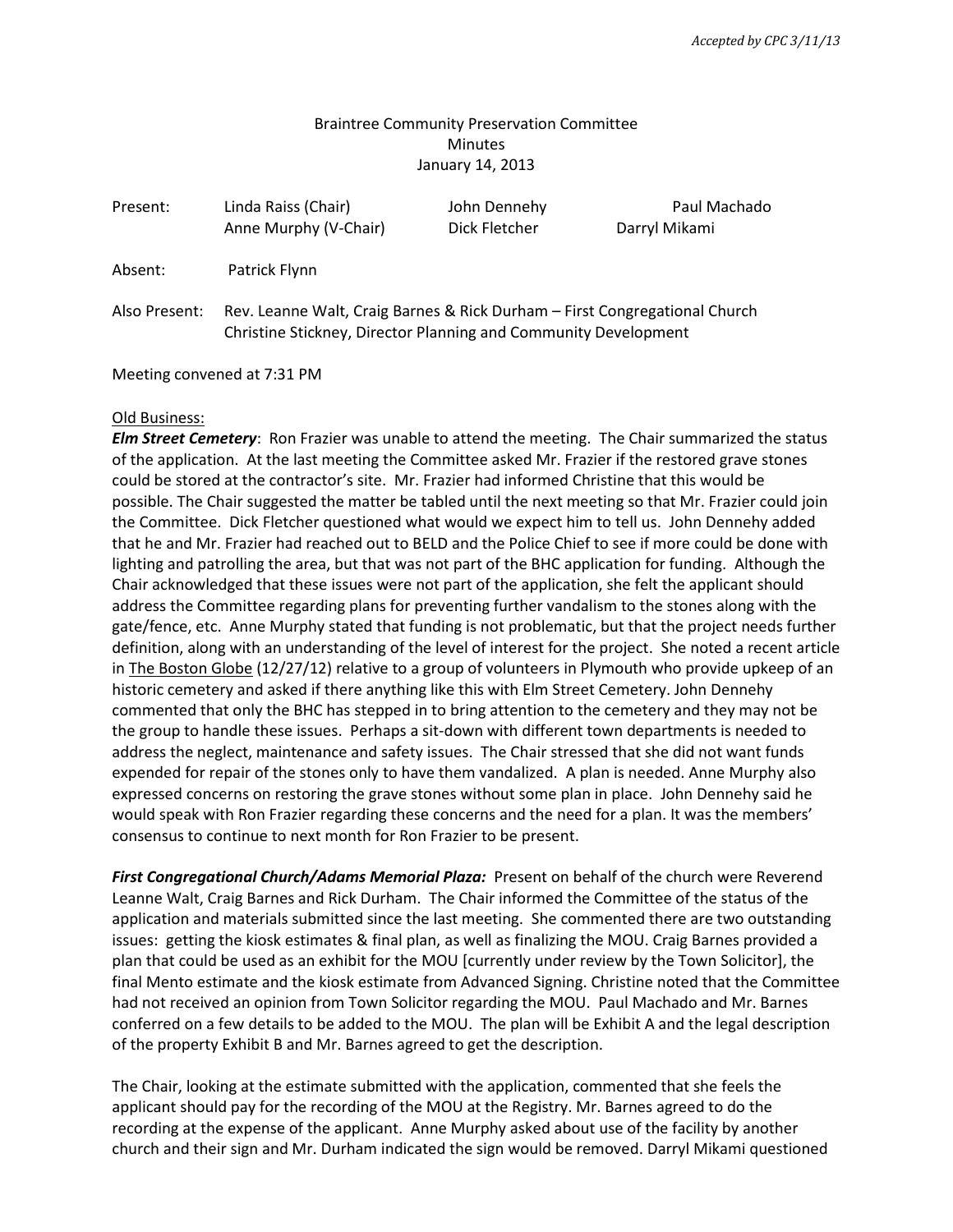Page 2 CPA Minutes 1-14-13

the kiosk estimate which stated the inclusion of two revisions. He also asked who would be researching information for, and reviewing the text to be included on, the kiosk and who would be responsible for the final product. Mr. Durham assured the Committee it will be historically accurate. Darryl Mikami commented that he had originally struggled with the project. He is now in favor of it, but would not vote to include the landscaping cost. He asked if a member of the church could do the plantings and maintain, adding that with the number of projects coming forward the Committee needed to work with bare bones and be minimalist with each project. The Chair read off each item from the original project estimate [minus recording fees, the charge to re-do the plan, the surveying costs and landscaping estimate]. It came to a total of \$37,555 and a total of \$40,980 with the inclusion of plantings.

John Dennehy **MOTION** to approve appropriation of \$40,980 for the John Adams Memorial Plaza, funds to be taken from the unreserved account and spent under the direction of the First Congregational Church, seconded by Dick Fletcher. Discussion: John Dennehy noted this as an appeal to celebrate the site and event. Anne Murphy expressed her opinion that the cost should be minus the flower beds and asked Reverend Walt if there was someone in the congregation that could do this. Reverend Walt said perhaps, but she hadn't spoken with anyone. Craig Barnes noted that the church would be absorbing an additional cost of \$5,000 under the revised Mento estimate. Christine asked Mr. Barnes if the benches required a poured concrete pad. He said yes and that increased the original price.

Anne Murphy **MOTION** to amend the previous MOTION to reduce the appropriation to \$39,500, seconded by Darryl Mikami – the Chair called the vote on the amendment: unanimous. The Chair noted at this point she would like the Committee include in their vote that this would not move forward to the Council until the MOU was approved and agreed to by the applicant. John Dennehy questioned if it could be similar to the Gallivan House and conditional. She responded that the Gallivan House "process" was what she was actually trying to avoid. Dick Fletcher felt this would not be as much of an issue since there was agreement already to the MOU language. John Dennehy **MOTION** to amend the main motion to include signing and prior expenditure with an appropriation schedule of 75% and 25% upon completion, seconded by Anne Murphy. Christine noted that the amended motion should include the CPA agreement. Christine read the Motion as amended for members:

John Dennehy **MOTION**: To approve an appropriation of the project for \$39,500.00 for the John Adams Memorial Plaza to be taken from the unreserved account and spent under the direction of the First Congregational Church conditional on the signing of a CPA Agreement along with satisfactory signing of the Memorandum of Understanding (MOU) prior to expenditure and an appropriation schedule of 75% initially and remaining 25% once the project is completed, seconded by Anne Murphy.

The Chair asked for the amended motion vote: unanimous. The Chair stated that outstanding items were to be completed prior to staff's movement of the recommendation to the Mayor's office. The applicants indicated their understanding of the vote.

On a separate matter John Dennehy asked the applicants if they would be willing to help with the issues of the cemetery across the street. They agreed to meet with him and discuss.

*Gallivan House:* Christine updated the Committee informing them of a conversation she had had earlier in the day with Matt Mees, President of the Braintree Historical Society. He told her the Trustees were unable to get together for their meeting. Members discussed what the Trustees need to do. Christine will keep members informed for the next meeting.